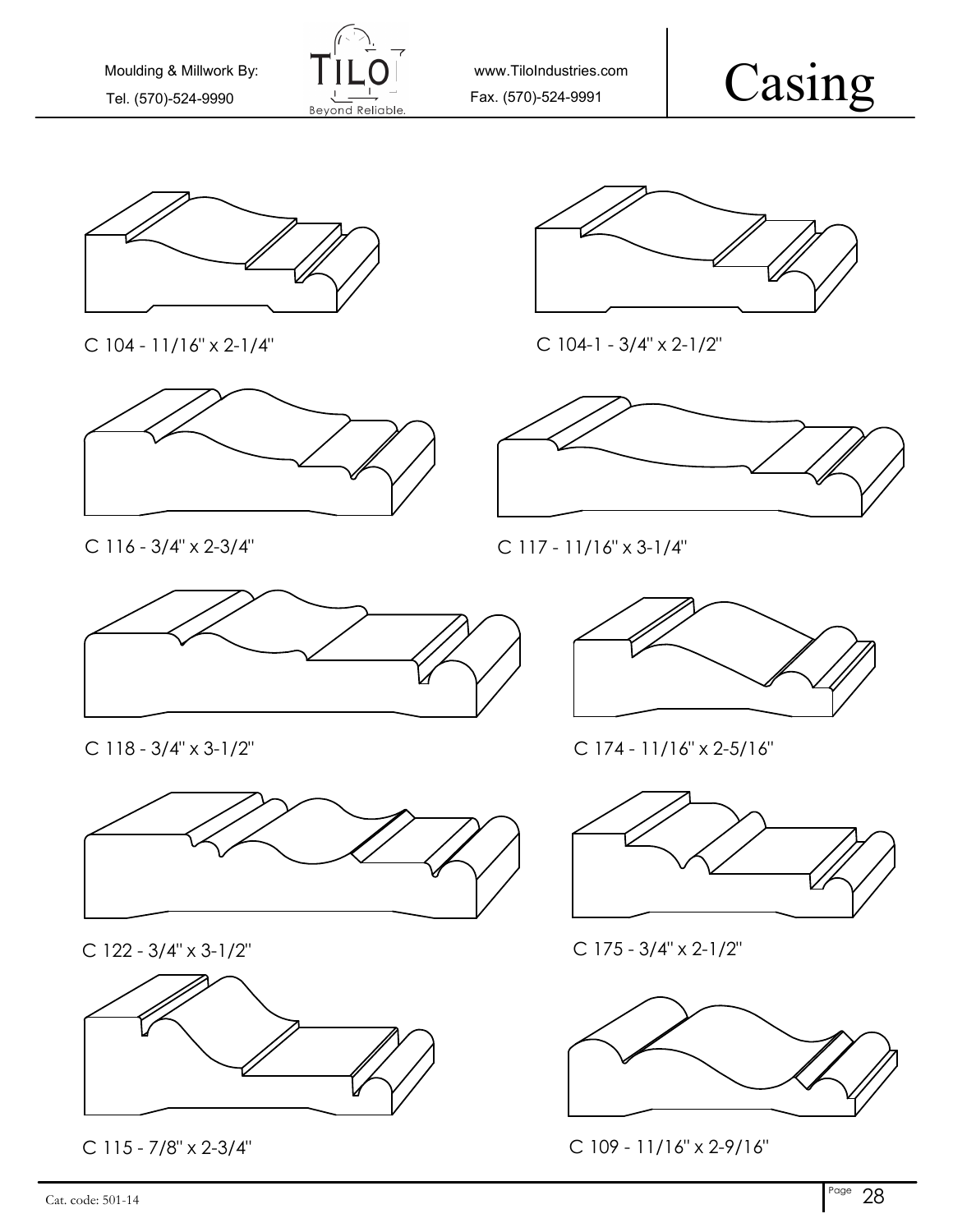

www.TiloIndustries.com

## Casing



C 101 - 9/16" x 2-1/4"





C 112 - 3/4" x 2-1/2"



C 107 - 11/16" x 2-1/4" C 108 - 11/16" x 2-1/4"





C 103 - 9/16" x 2-3/4"



C 110 - 3/4" x 2-1/2" C 102 - 11/16" x 2-1/4"



C 106 - 3/4" x 2-1/2"





C 256 - 9/16" x 3-1/4" C 255 - 9/16" x 2-1/4"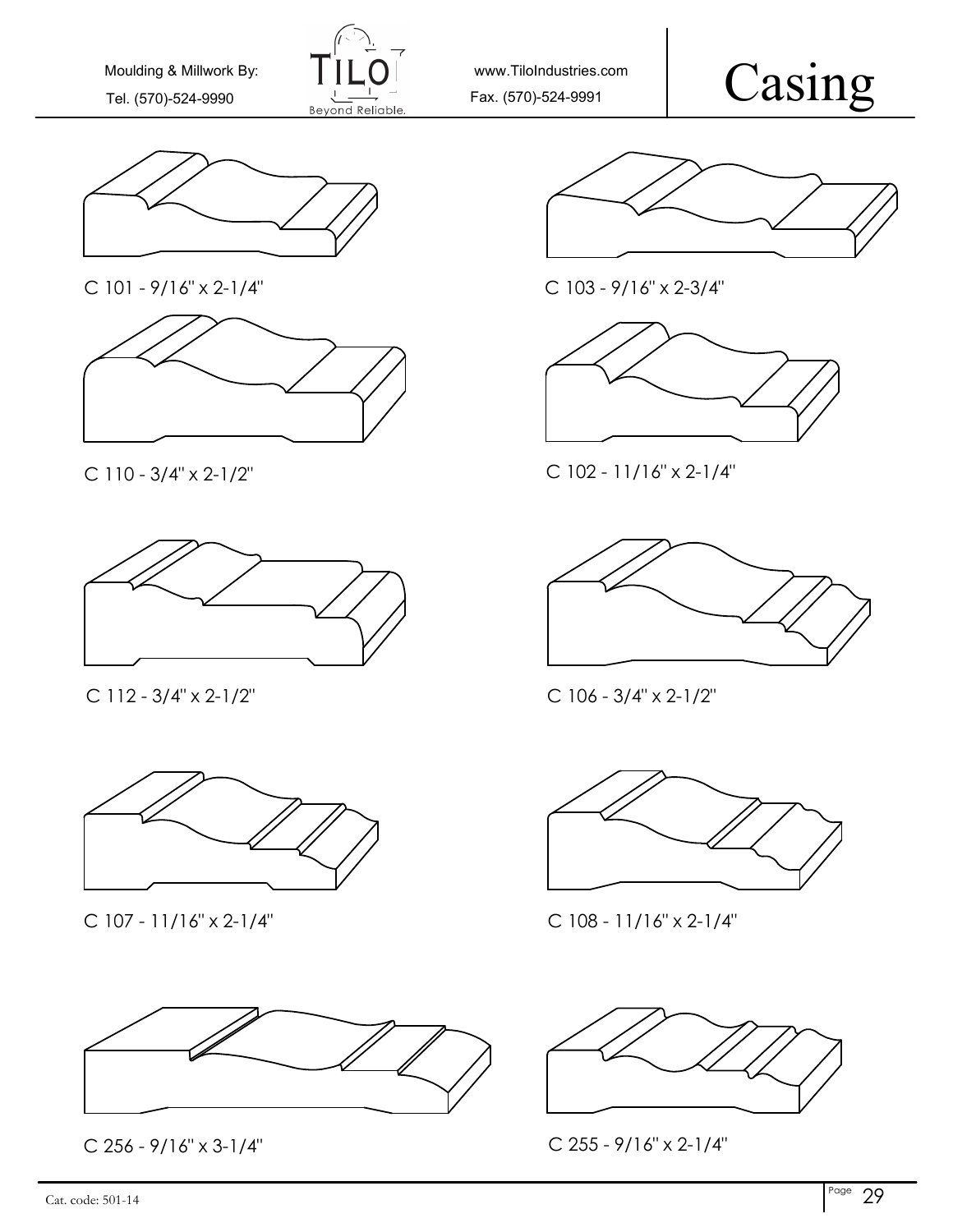

www.TiloIndustries.com

## Casing







C 148 - 3/4" x 2-1/2" C 149 - 3/4" x 2-3/4"



C 145 - 3/4" x 2-5/16"



C 147 - 3/4" x 2-3/8"









C 155 - 5/8" x 2-1/4"



C 262 - 11/16" x 2-5/8"



C 105 - 3/4" x 2-1/2" C 3299 - 13/16" x 3-1/2"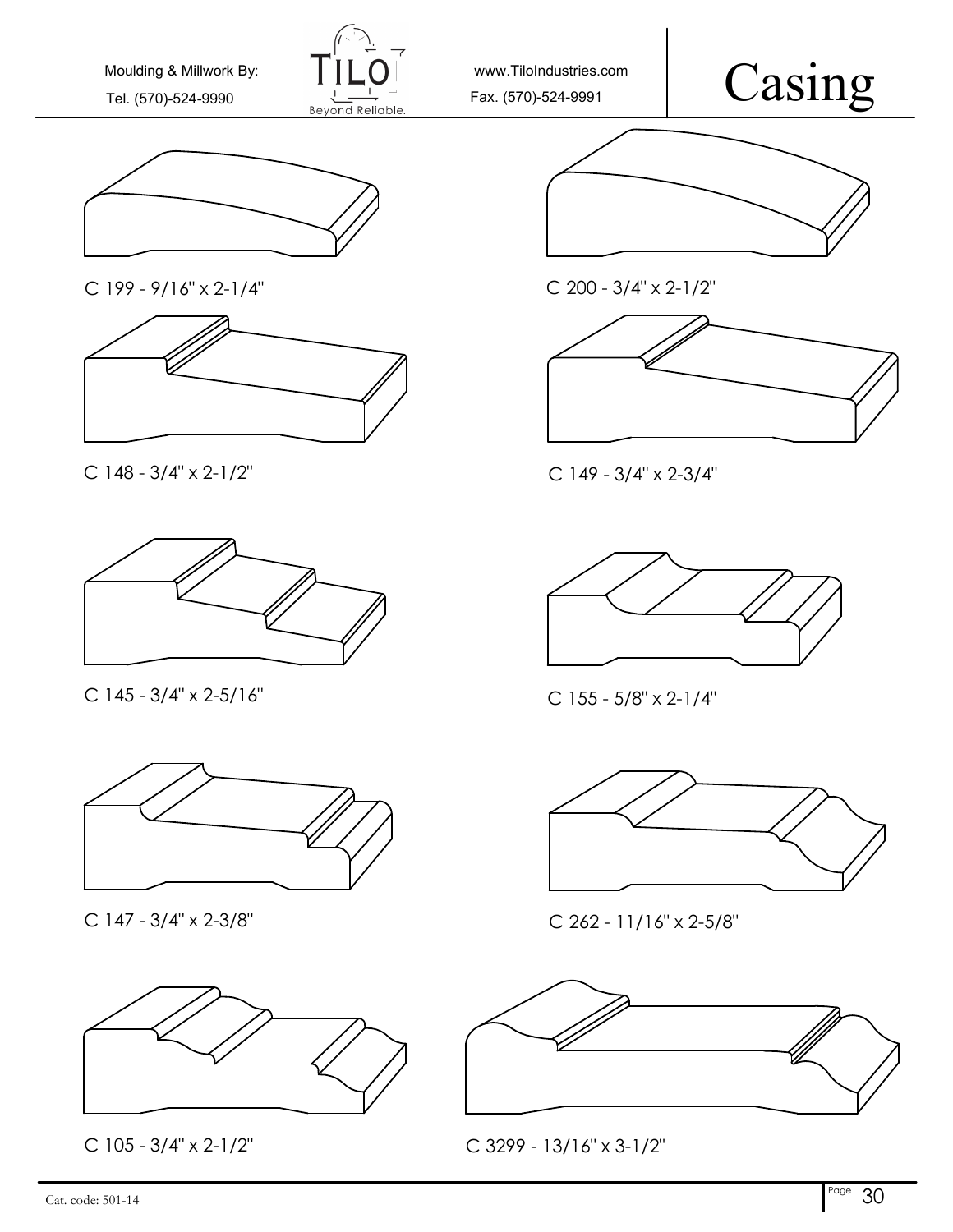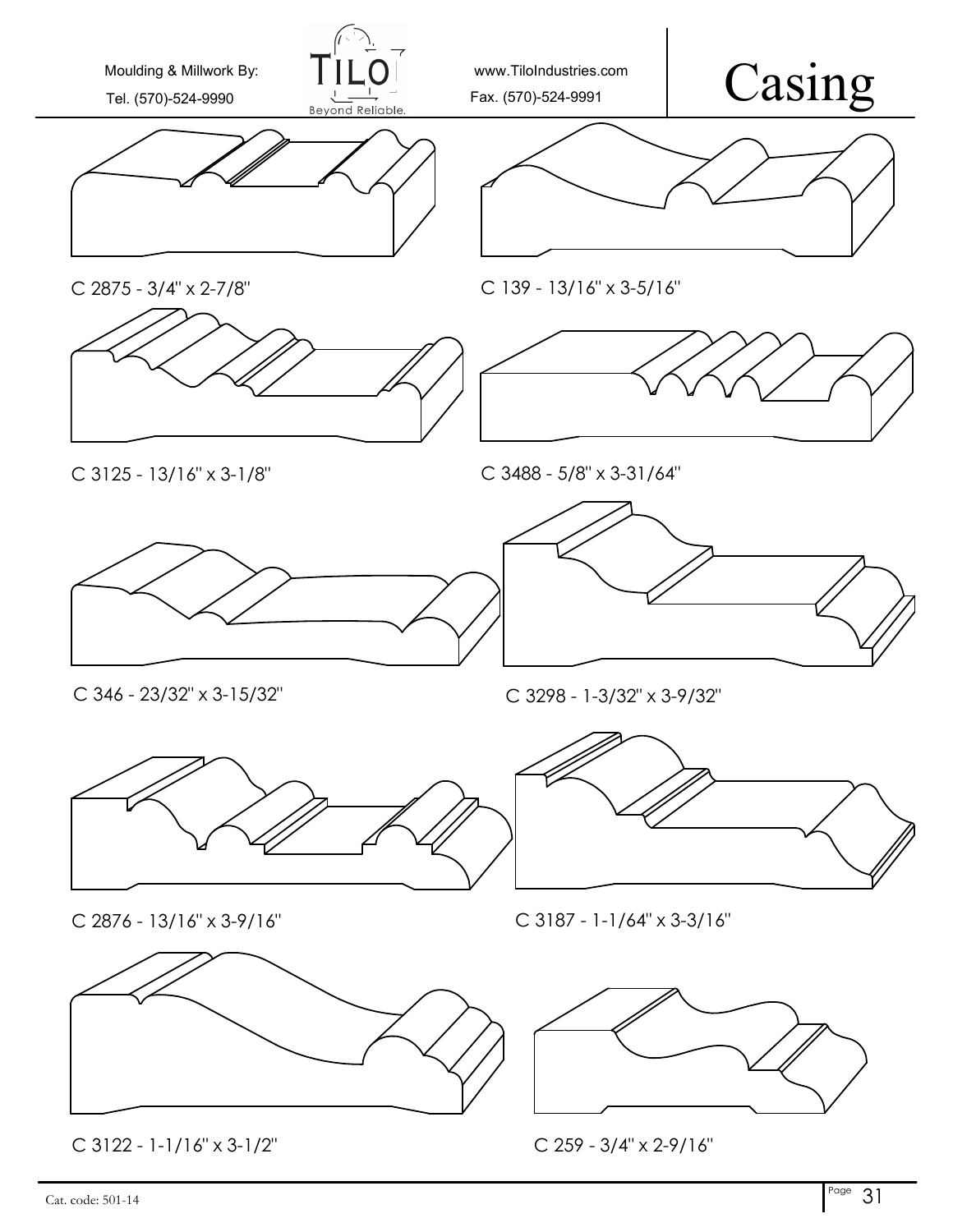





C 121 - 3/4" x 3-1/2"



C 120 - 1" x 3-3/4"



C 119 - 1-7/32" x 3-1/2"



C 123 - 31/32" x 3-31/32"



C 4150 - 7/8" x 4-5/32"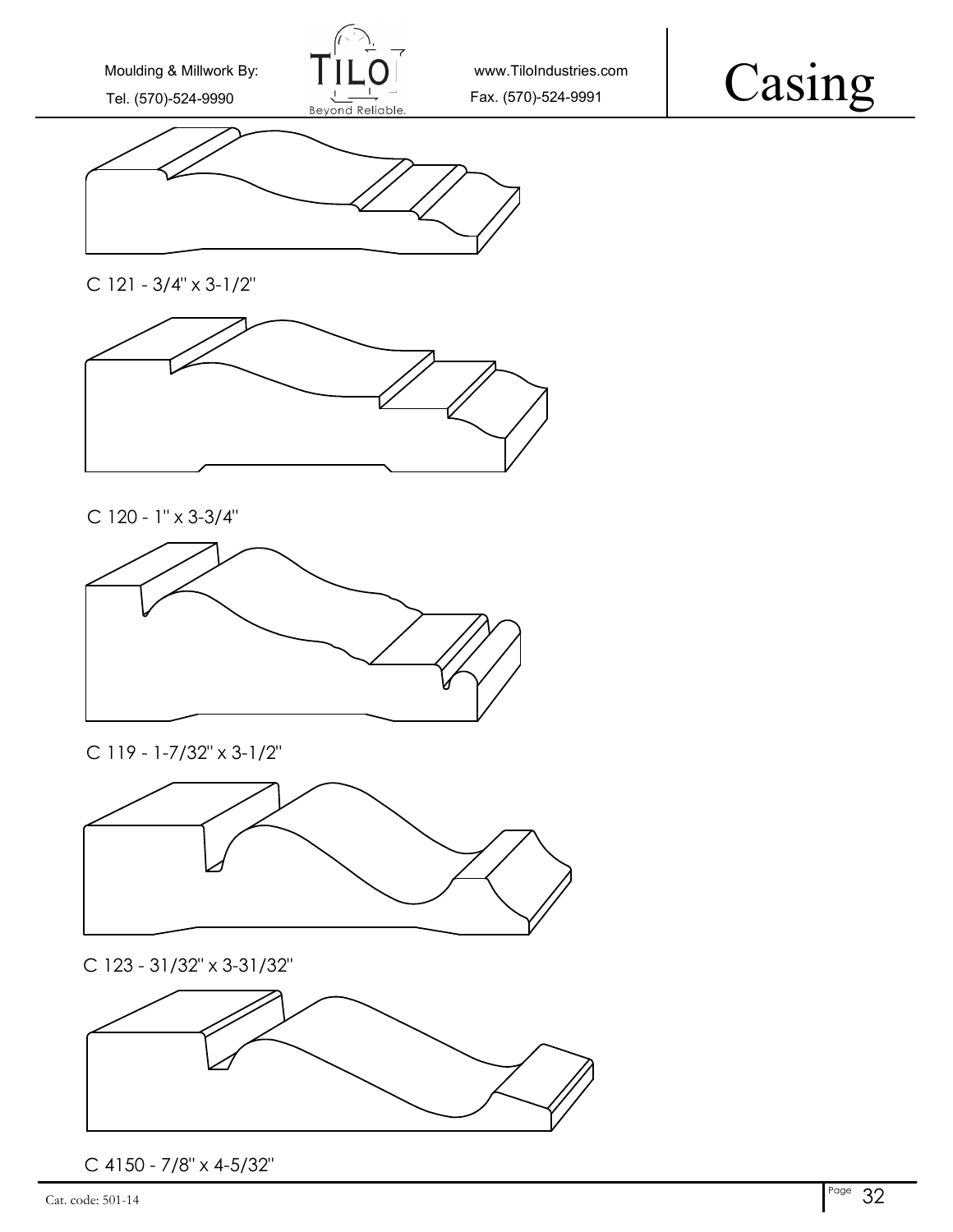

## Casing



C 3626 - 1" x 3"



C 3622 - 1" x 3-1/2"



C 3624 - 1" x 3-1/2"







C 3623 - 1-1/32" x 3-15/32"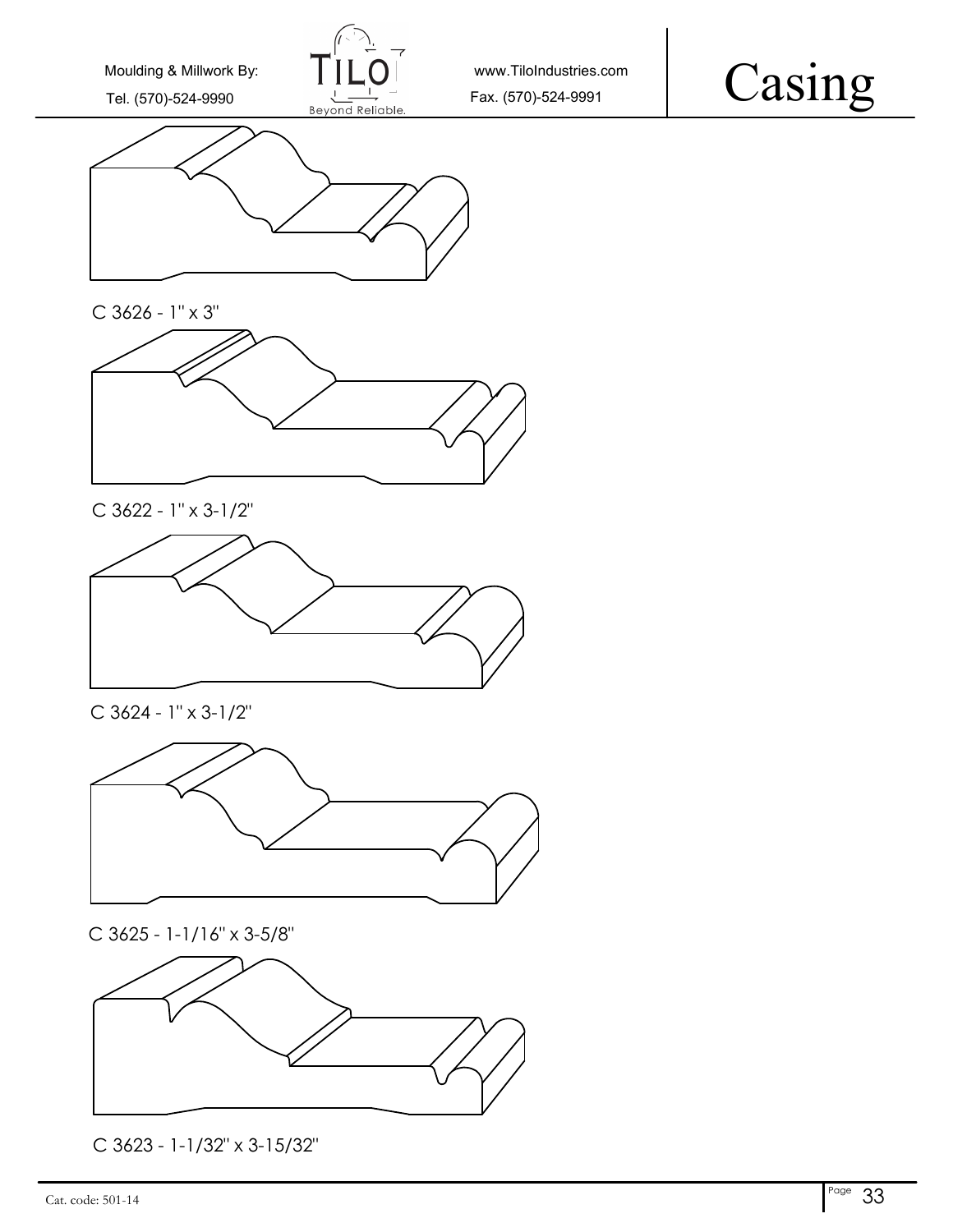





C 3620 - 1-5/8" x 3-1/2"



C 3621 - 1-5/8" x 4"



C 3695 - 1-1/2" x -5/8"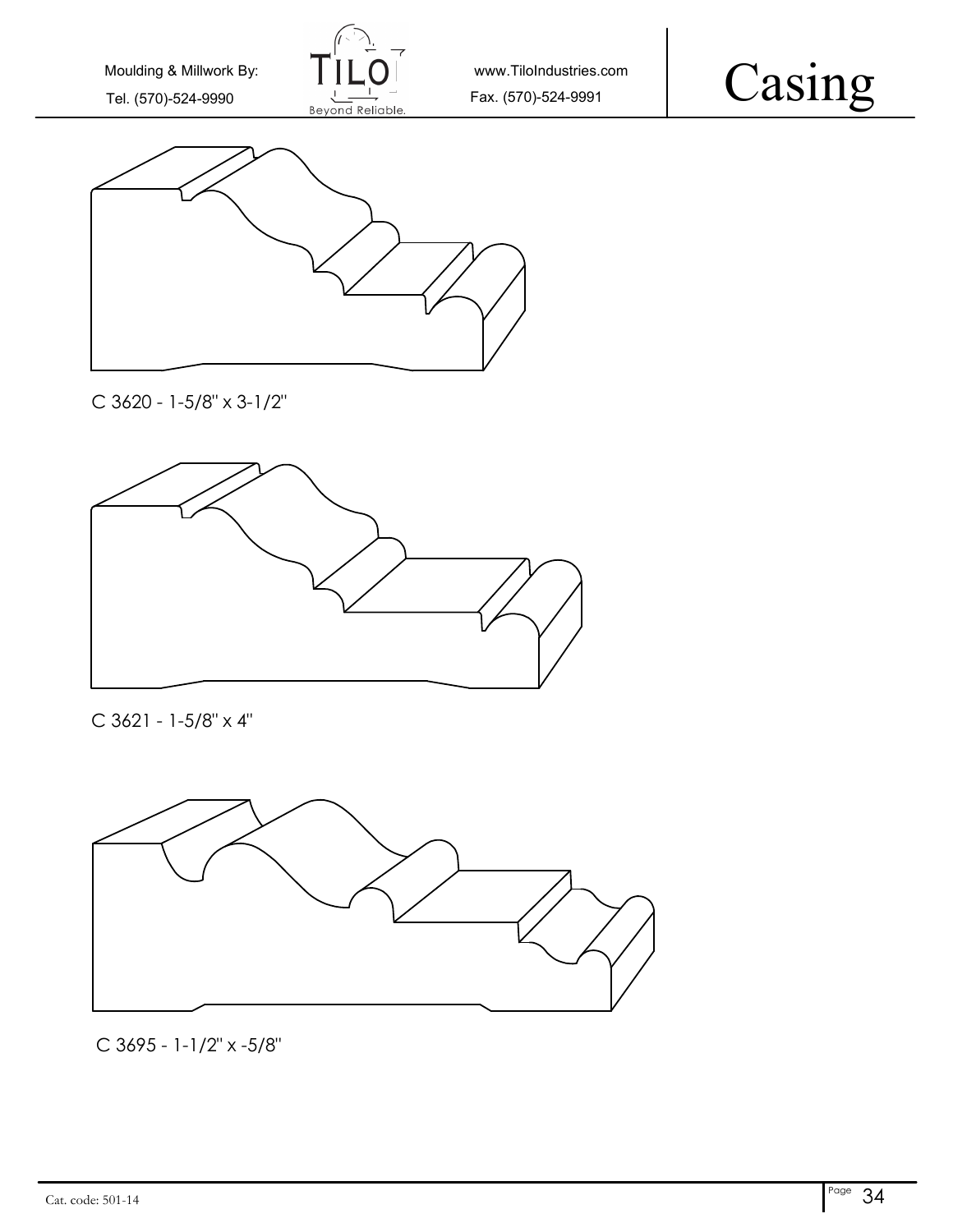





C 4162 - 1-1/2" x 4-1/16"



C 4061 - 1-3/16" x 3-9/16"



C 4062 - 1-7/32" x 4-1/16"



C 4501 - 1-1/2" x 4-1/2"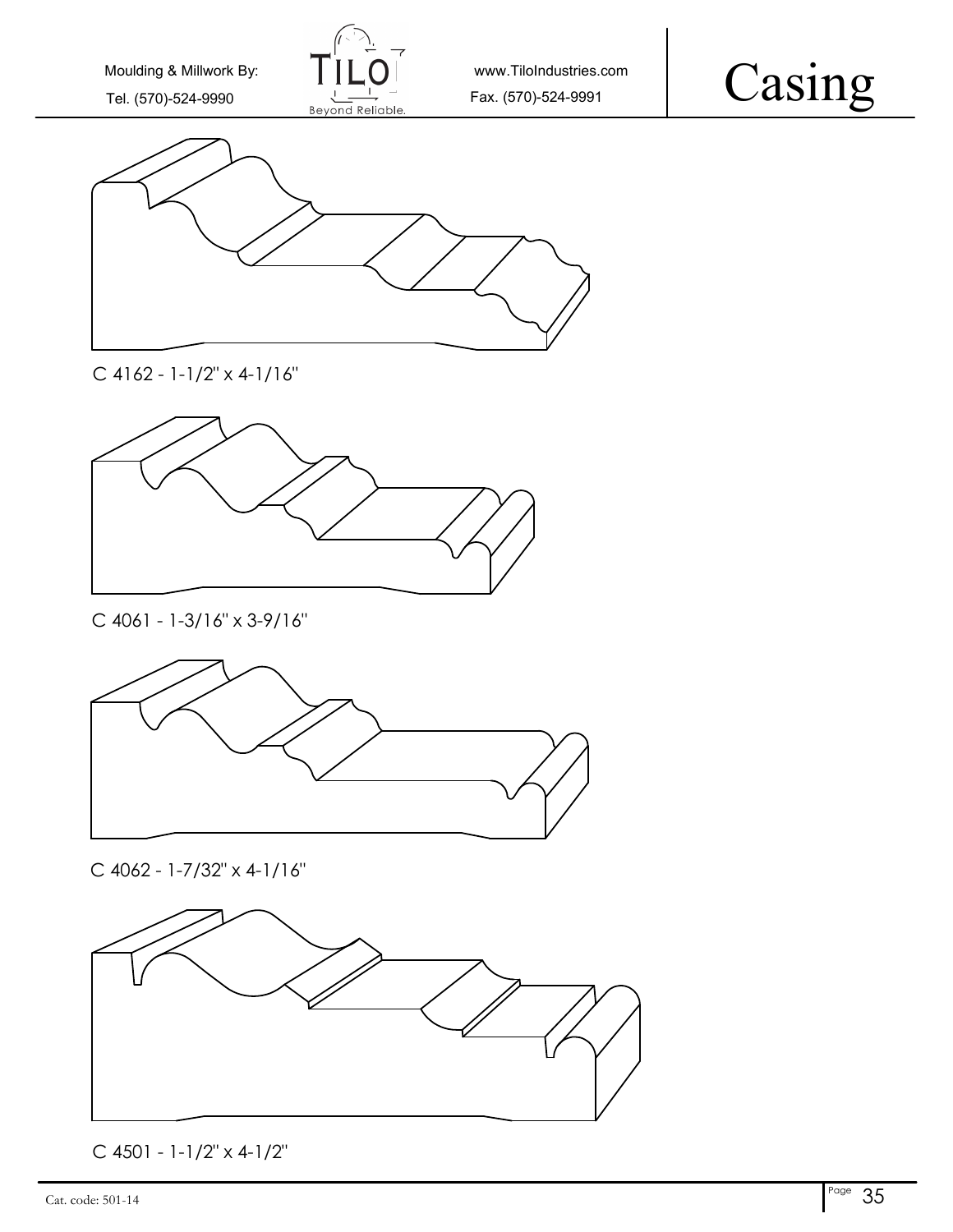





C 3390 - 13/16" x 3-3/8"



C 4794 - 13/16" x 3-17/32"



C 4795 - 1-3/32" x 4-25/32"



C 5268 - 1-1/4" x 5-1/4"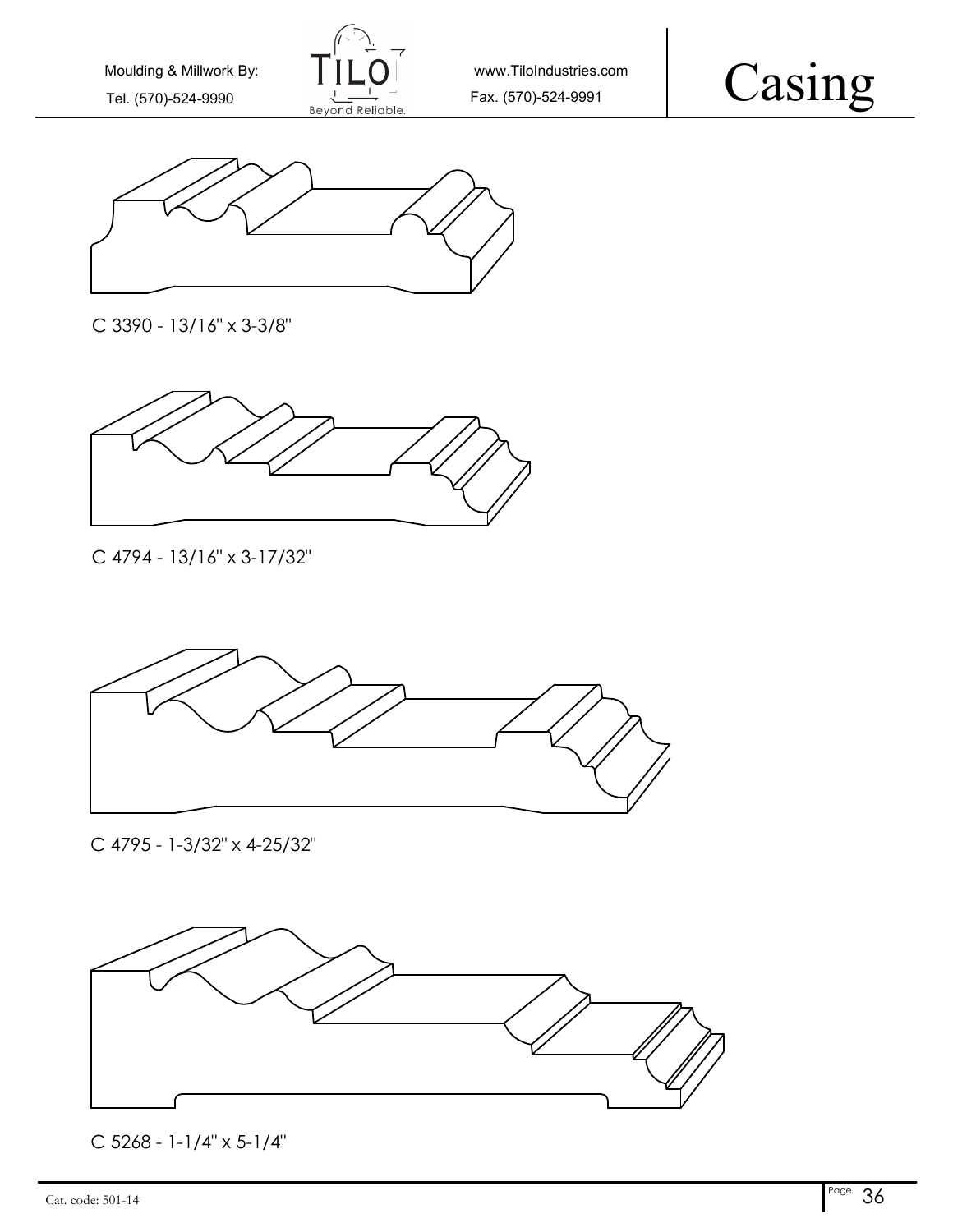

www.TiloIndustries.com





C 4073 - 13/16" x 3-3/4"



C 4025 - 13/16" x 3-13/16"



C 4375 - 13/16" x 4-3/8"



C 4880 - 13/16" x 4-7/8"



C 4625 - 3/4" x 4-5/8"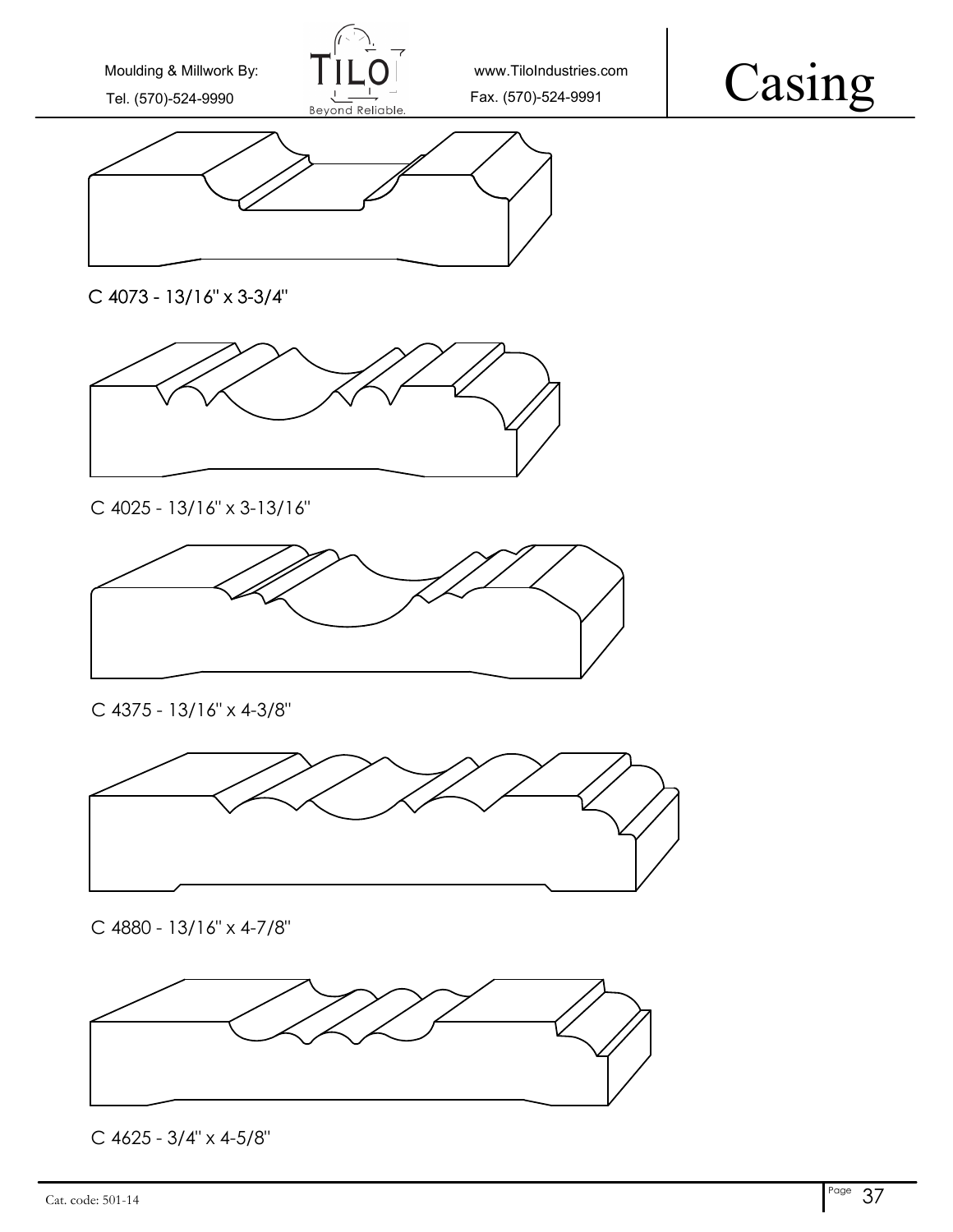





C 2987 - 3/4" x 3"



C 1420 - 11/16" x 3-1/2"



C 3750 - 3/4" x 3-3/4"



C 3686 - 13/16" x 3-1/2"



C 4090 - 13/16" x 4-1/2"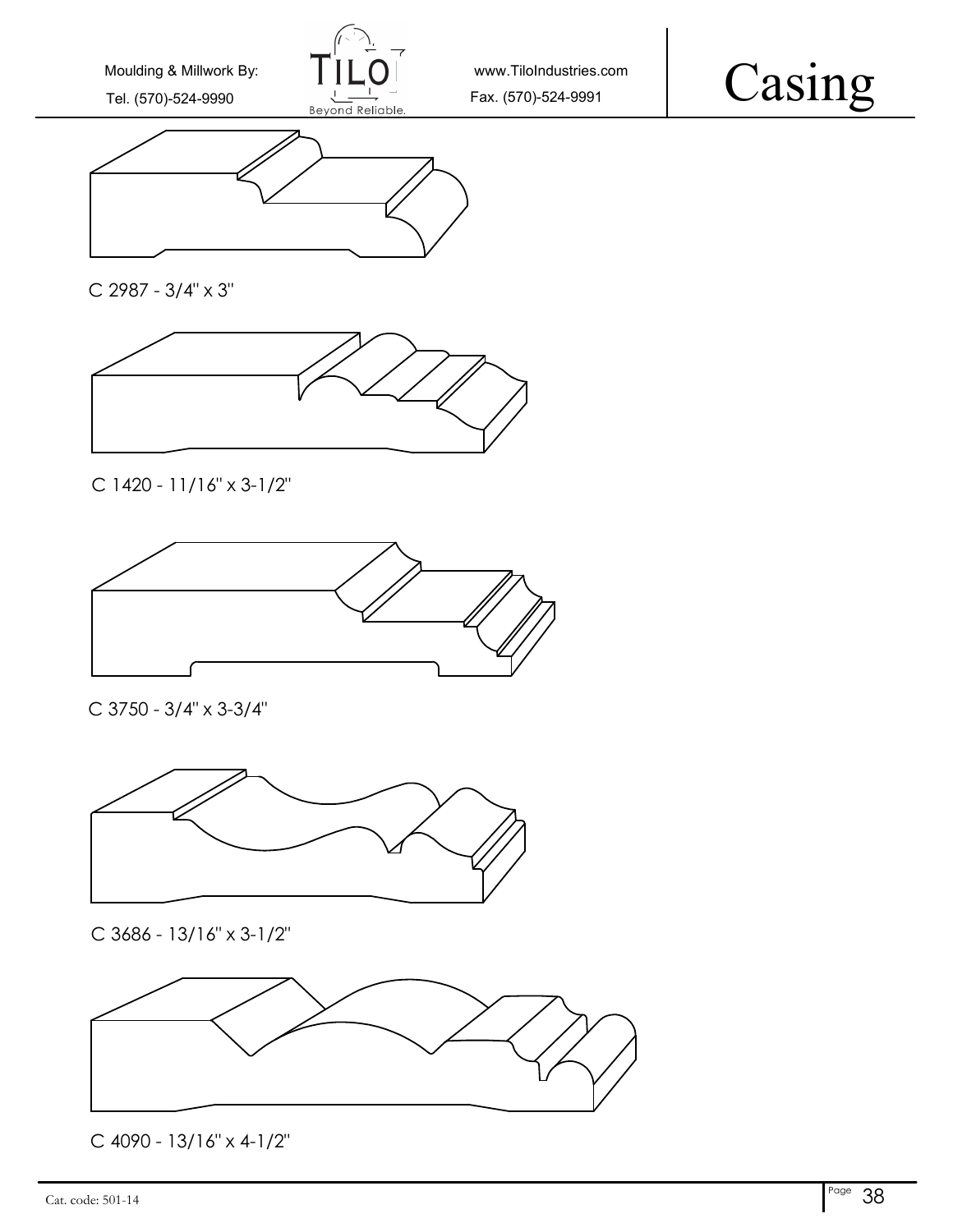





C 3687 - 3/4" x 3-11/16"



C 3688 - 3/4" x 3-7/8"



C 3689 - 7/8" x 3-3/4"



C 3875 - 13/16" x 3-7/8"



C3915 - 1" x 3-15/16"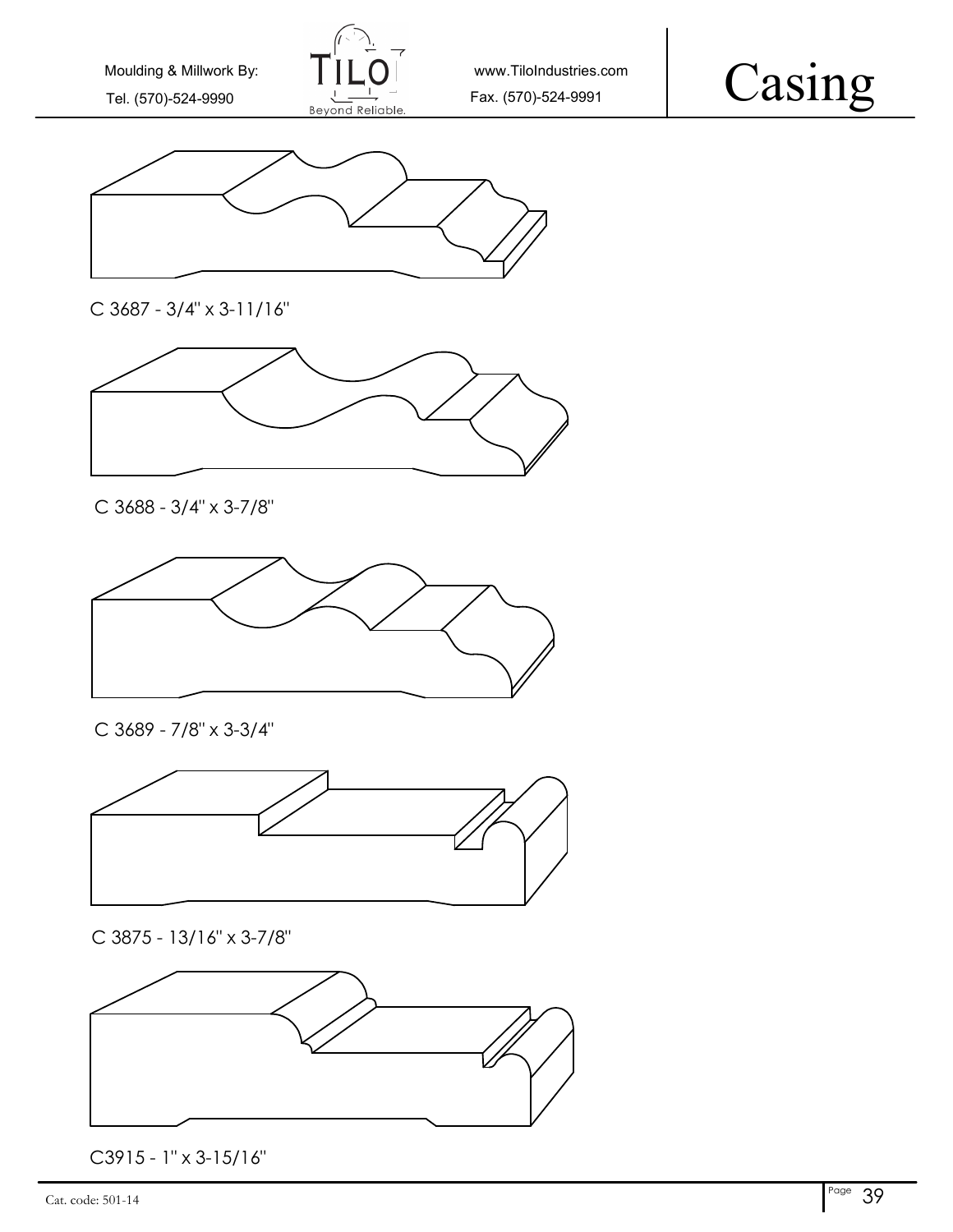





C 690 - 3/4" x 3-5/16"



C 695 - 3/4" x 4"



C 696 - 3/4" x 3-5/8"



C 694 - 3/4" x 4"



C 697 - 3/4" x 3-13/16"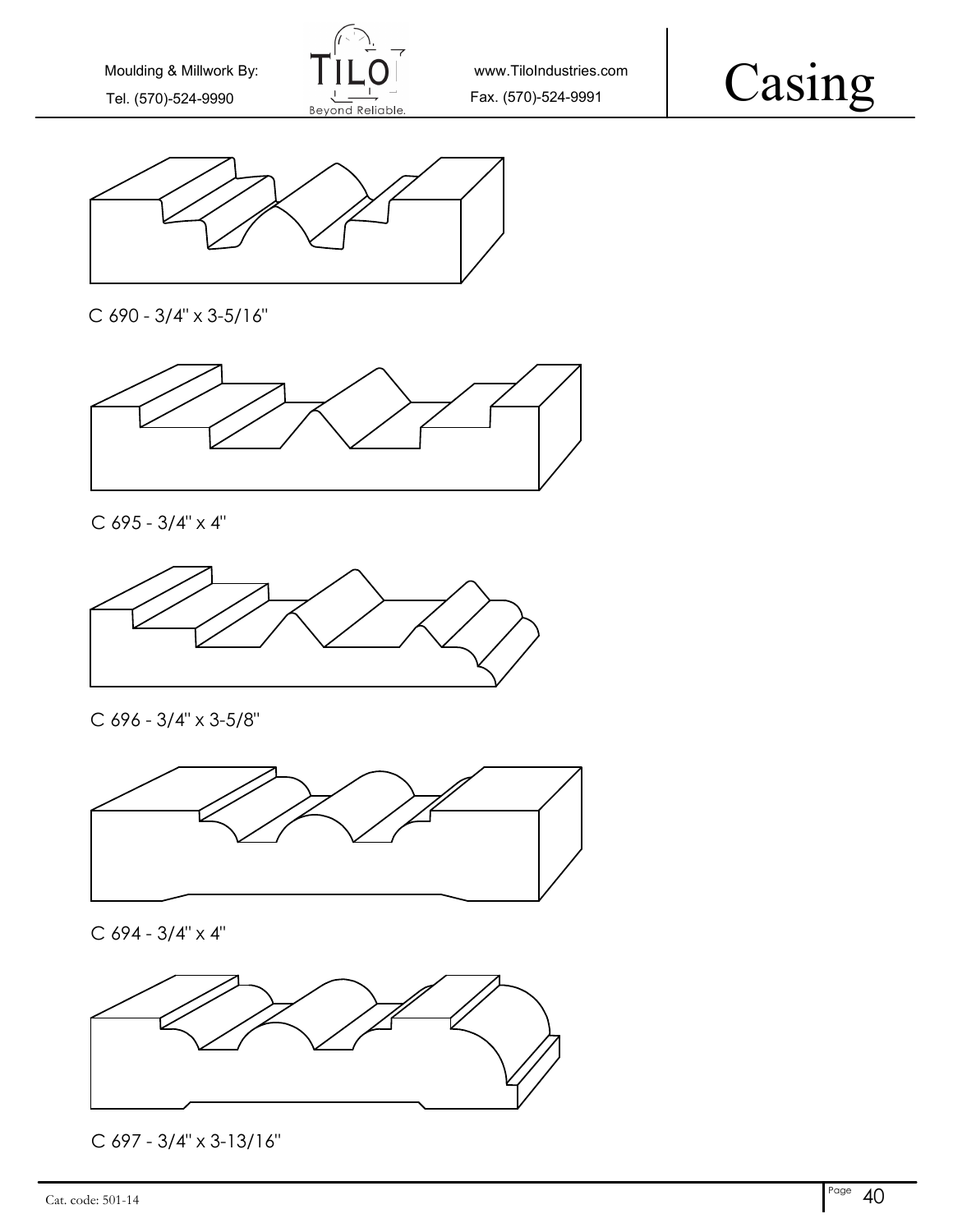









C 4076 - 13/16" x 4-13/16"



C 4070 - 3/4" x 3-3/4"



C 4075 - 3/4" x 4-3/4"



C 4074 - 3/4" x 5"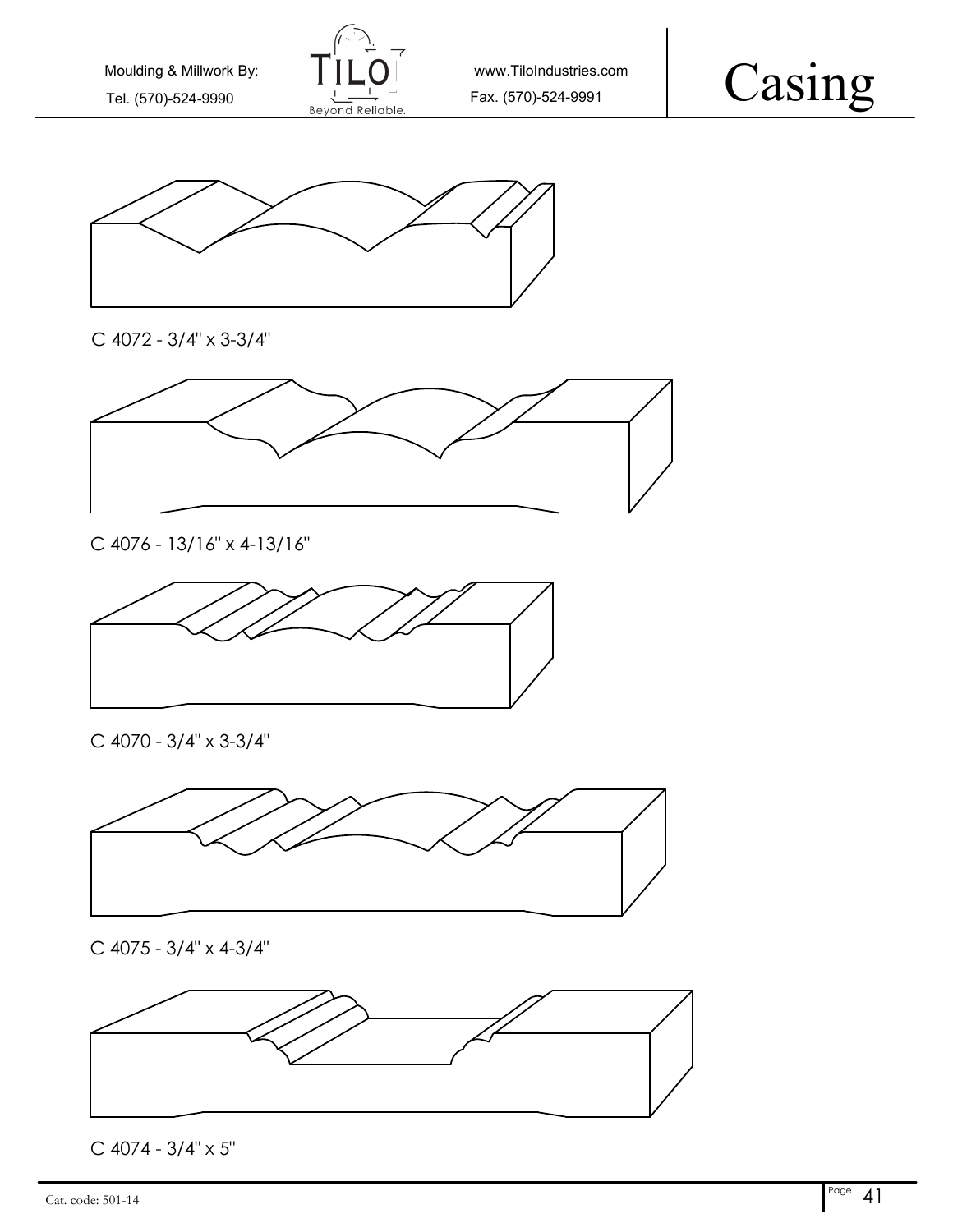





C 135 - 3/4" x 3-1/4"



C 135BD - 3/4" x 4"



C 193 - 3/4" x 4-1/8"



C 4606 - 13/16" x 4-19/32"



C 5450 - 3/4" x 5"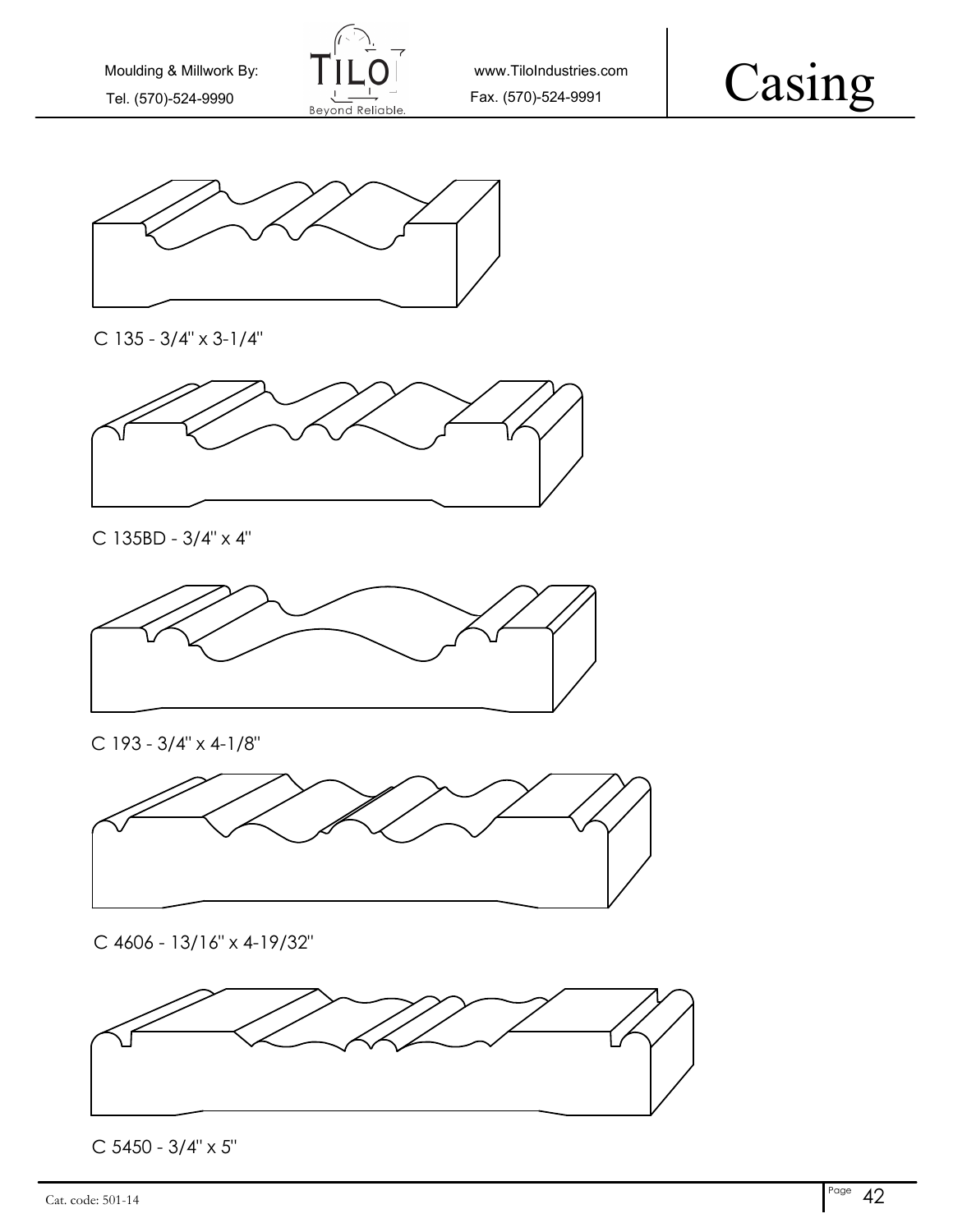







## C 4091 - 13/16" x 4-1/2"



C 137 - 3/4" x 4"







C 4717 - 31/32" x 4-23/32"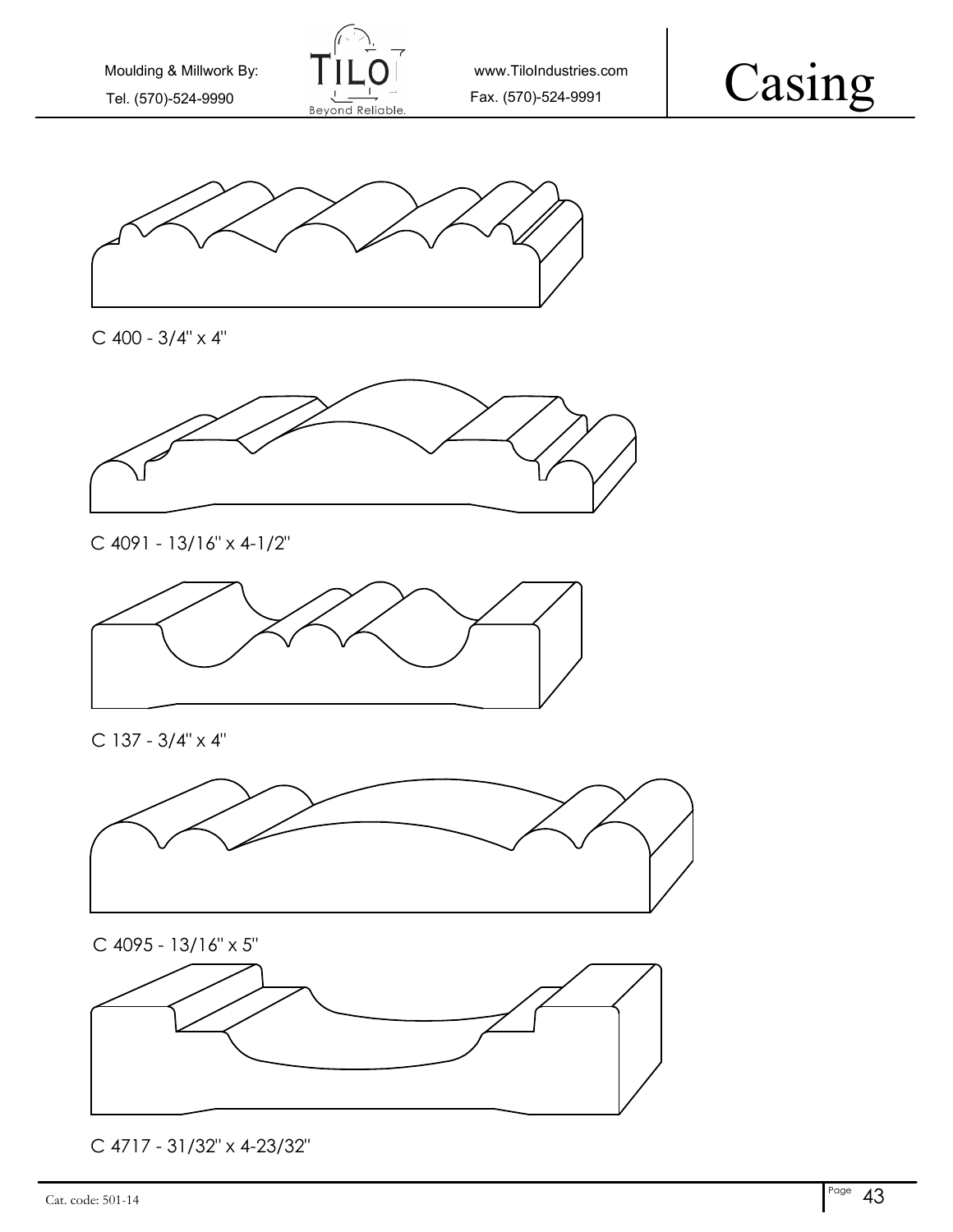





C 136 - 3/4" x 3"



C 138 - 13/16" x 3"



C 4071 - 13/16" x 3-3/4"



C 680 - 13/16" x 3-1/2"



C 698 - 1" x 4"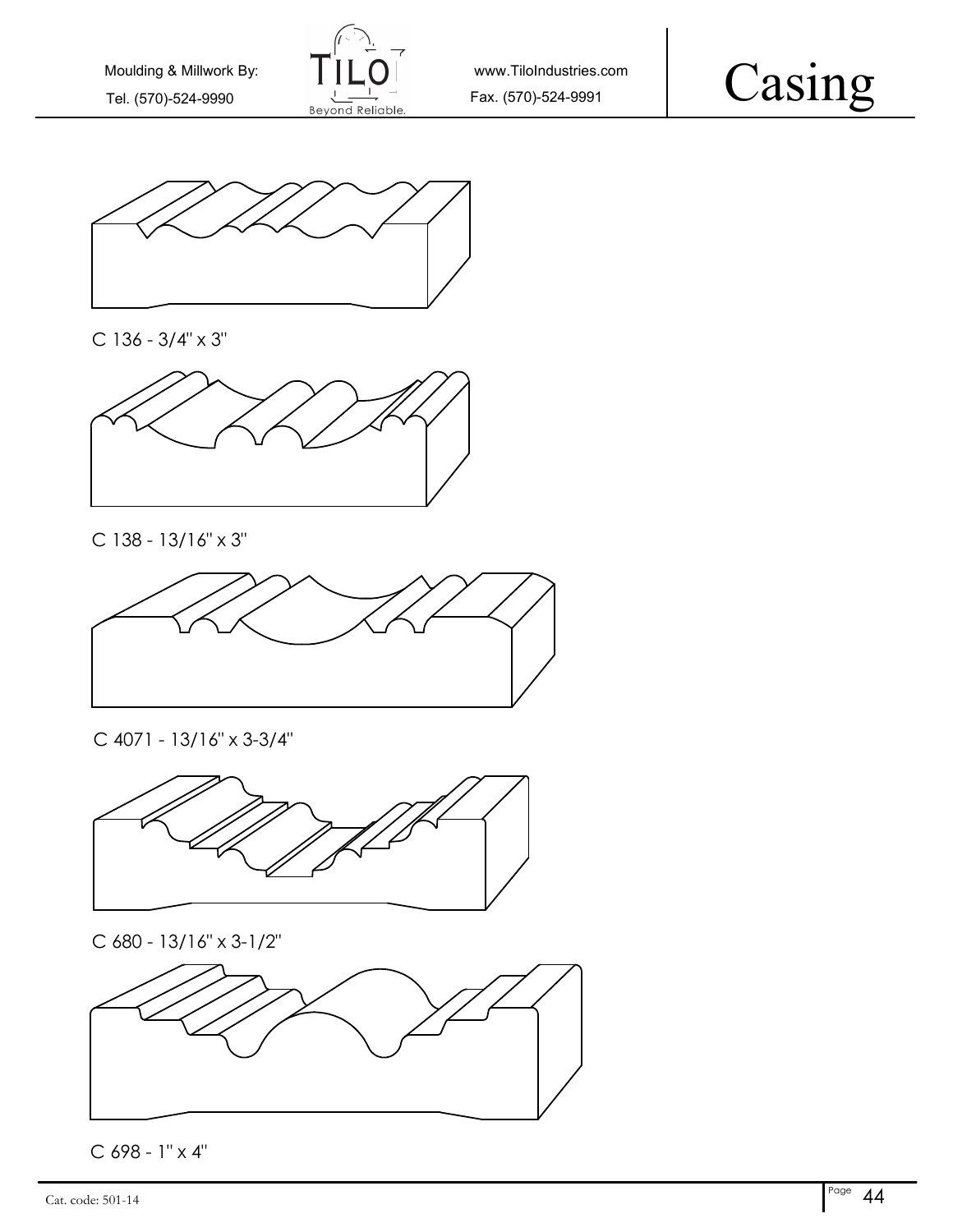





C 429 - 3/4" x 3-1/32"



C 437 - 1" x 2-1/2"



C 438 - 25/32" x 3-7/16"



C 439 - 3/4" x 3-3/4"



C 431 - 3/4" x 3-7/16"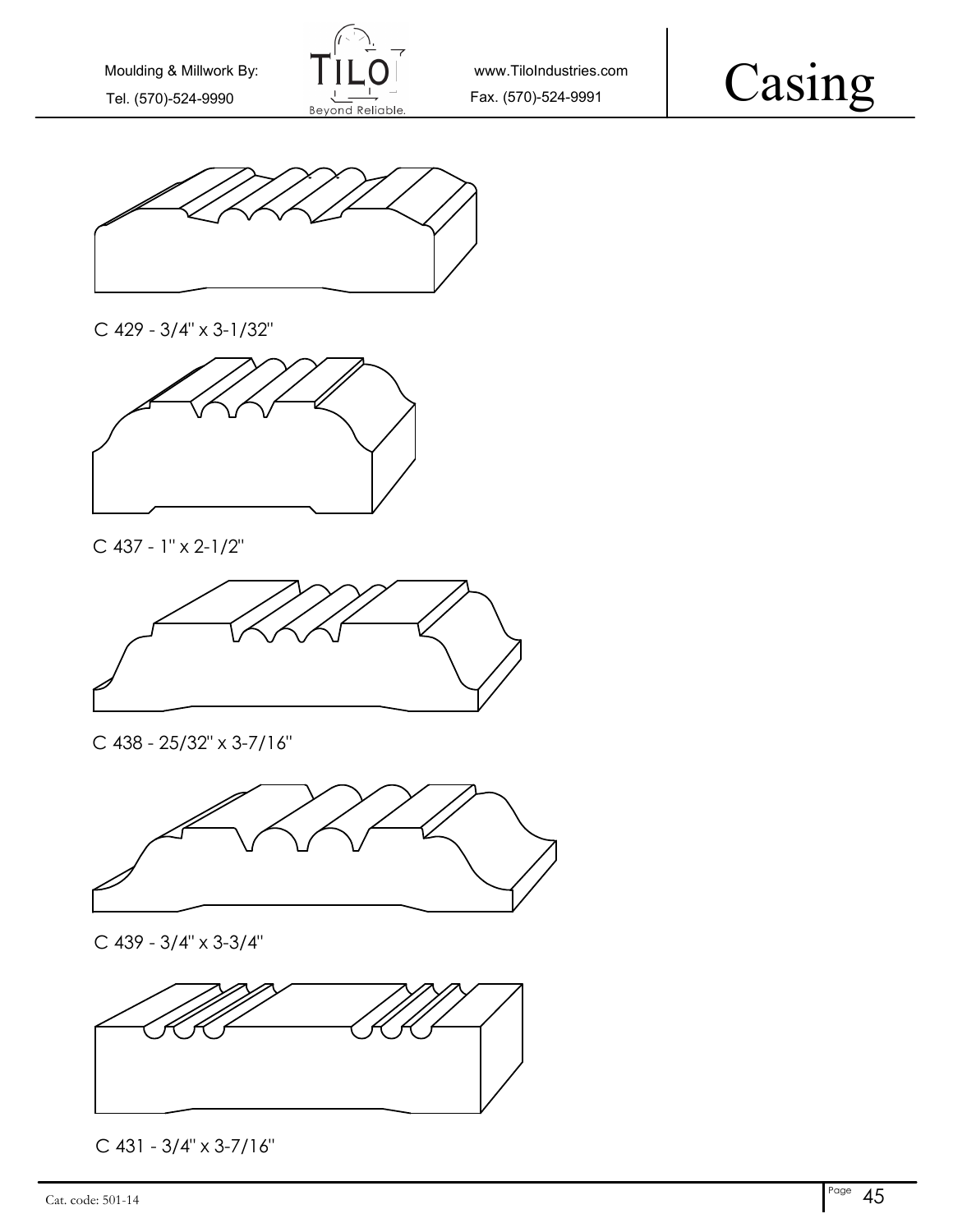





C 4005 - 1-9/32" x 4"



C 5102 - 3/4" x 3-1/16"



C 5102 Plynth - 15/16" x 3-1/8"



C 5100 - 1-1/4" x 5-1/8"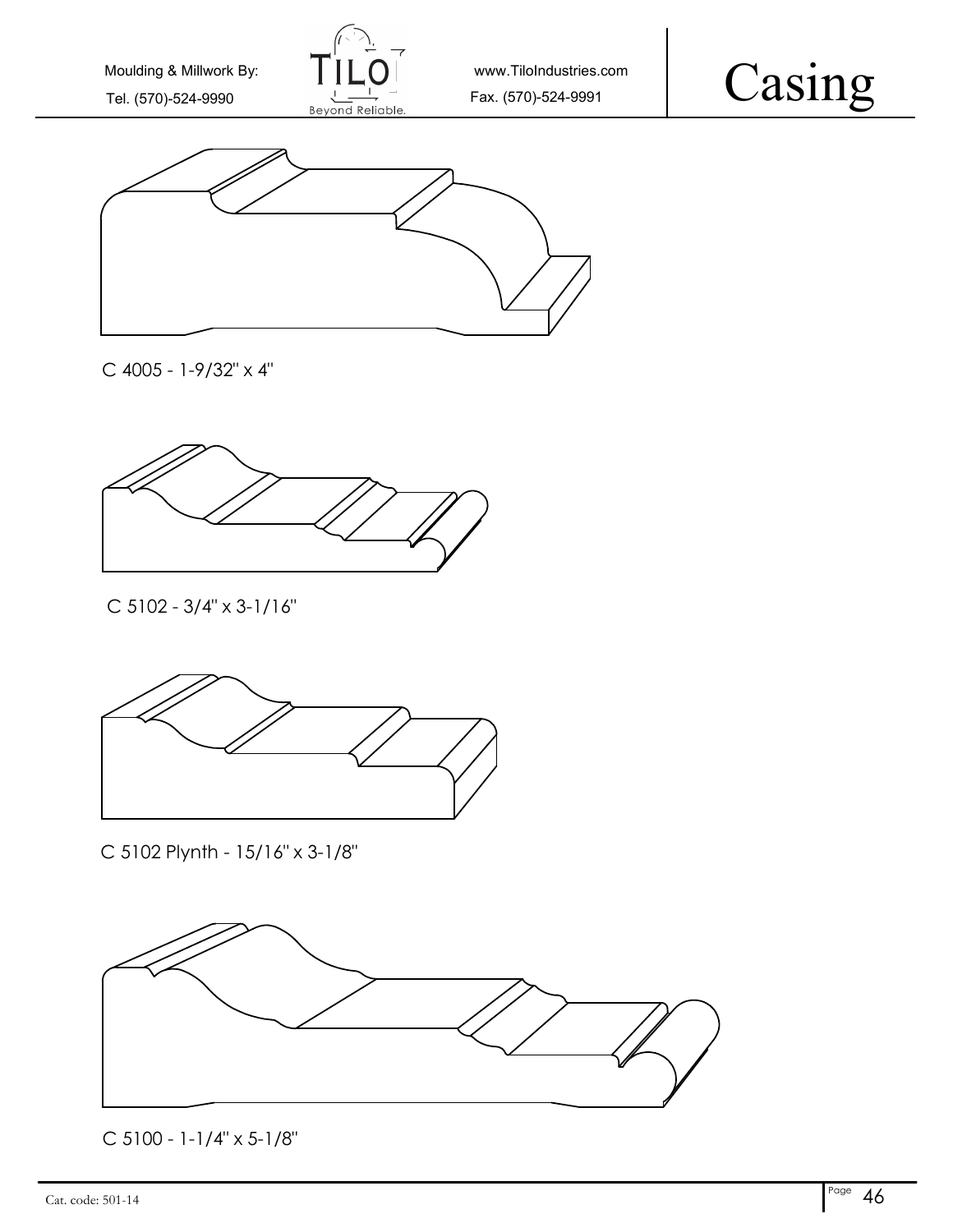Casing www.TiloIndustries.com Tel. (570)-524-9990  $\frac{1}{10}$  Fax. (570)-524-9991 Moulding & Millwork By:

C 3950 - 1-1/4" X 6-5/8"



C 5150 - 1-21/32" X 4-3/4" - Backband & bead board sold separately.



C 7125 - 1" x 7-3/16"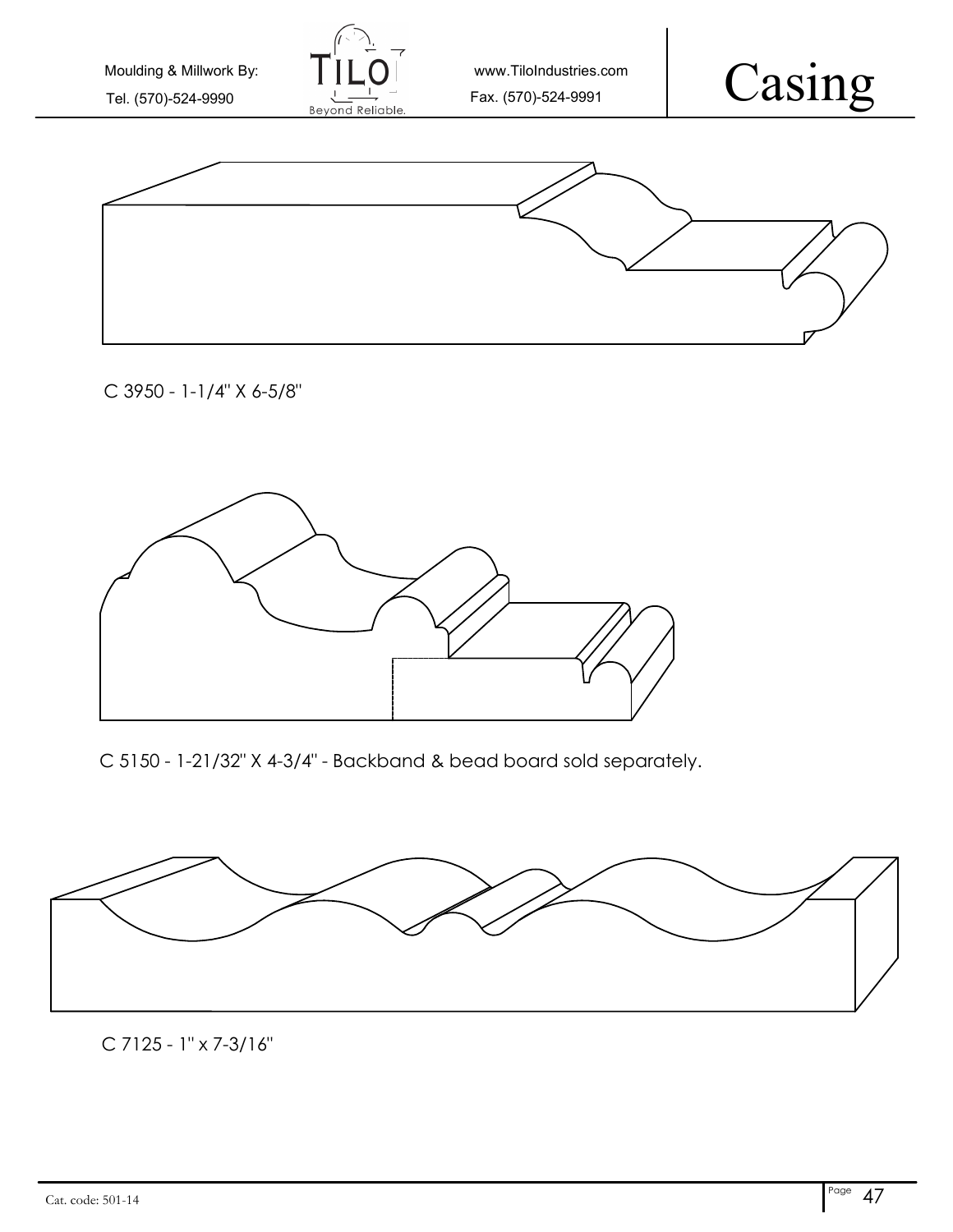





C 4794 PLYNTH - 1-1-16" x 3-21/32"



C 4125 PLYNTH - 1-3/8" x 4-1/8"



C 5100 PLYNTH - 1-1/2" x 5-1/4"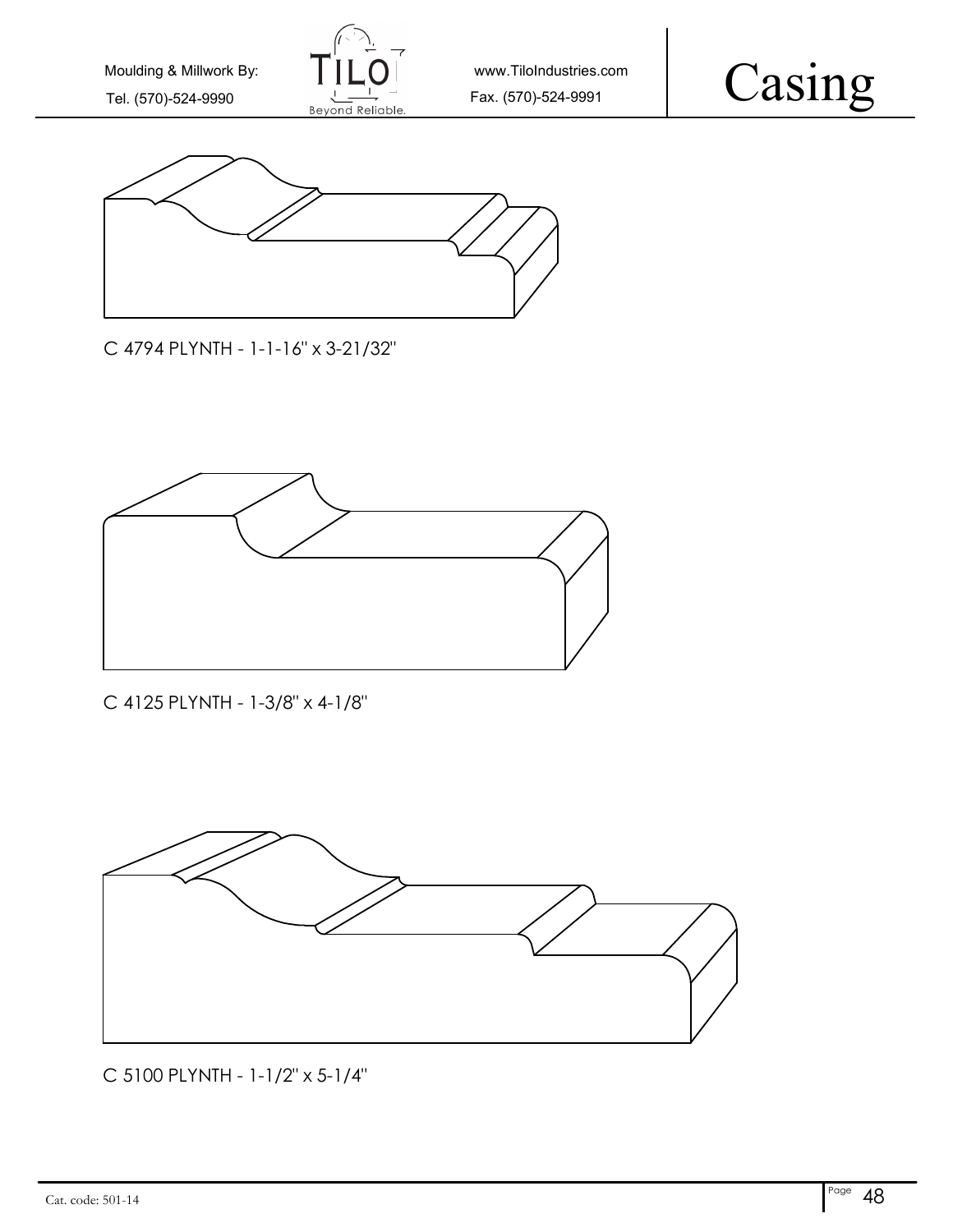



C 5150 PLYNTH - 1-25/32" X 4"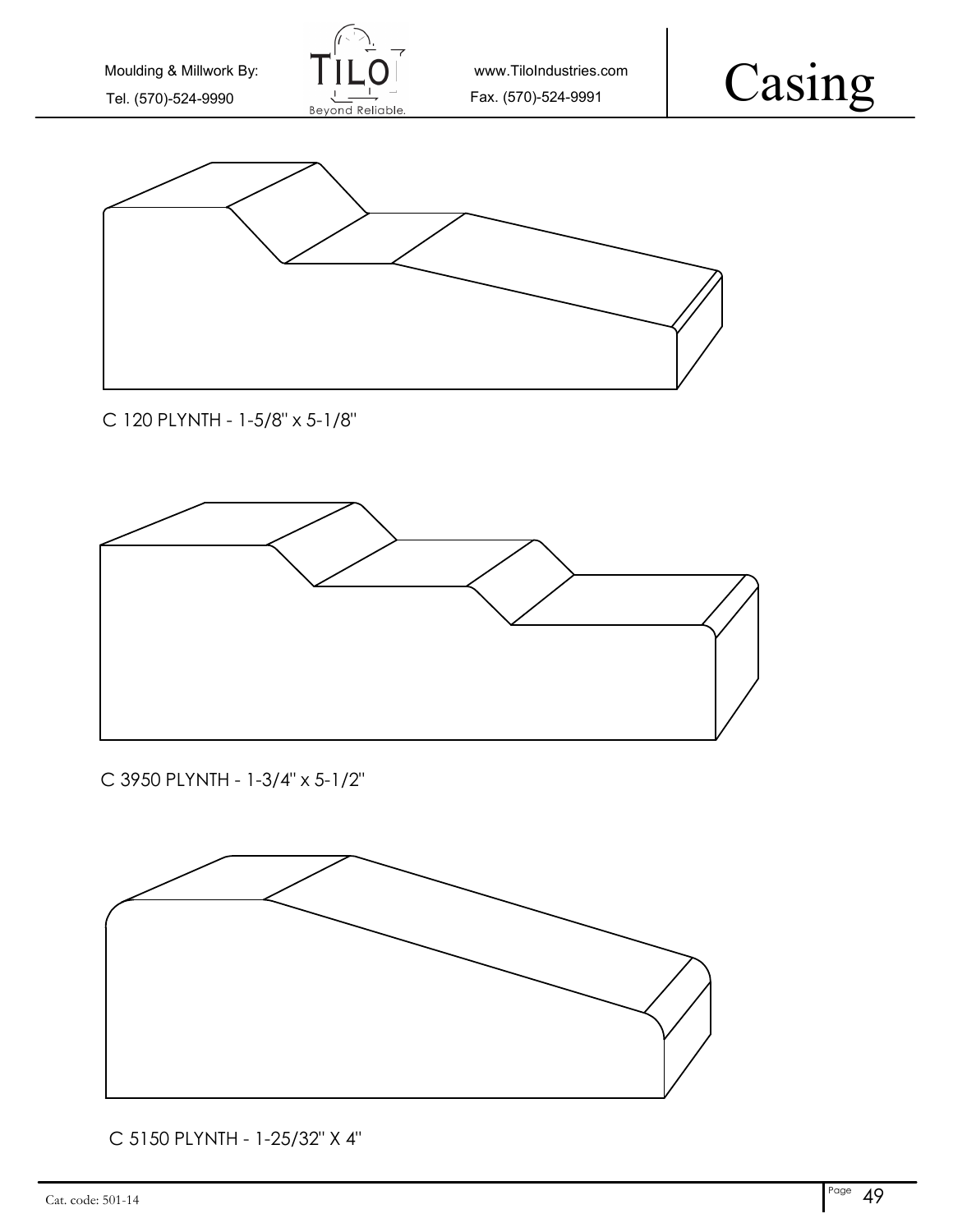





C 4125 - 1-7/64" x 3-3/4"



C 167 - 3/4" x 2-3/8"



C 5122 - 23/32" x 3-11/32"



C 5124 - 5/8" x 3-5/8"



 $\frac{1}{\sqrt{50}}$  Cat. code: 501-14  $\frac{50}{50}$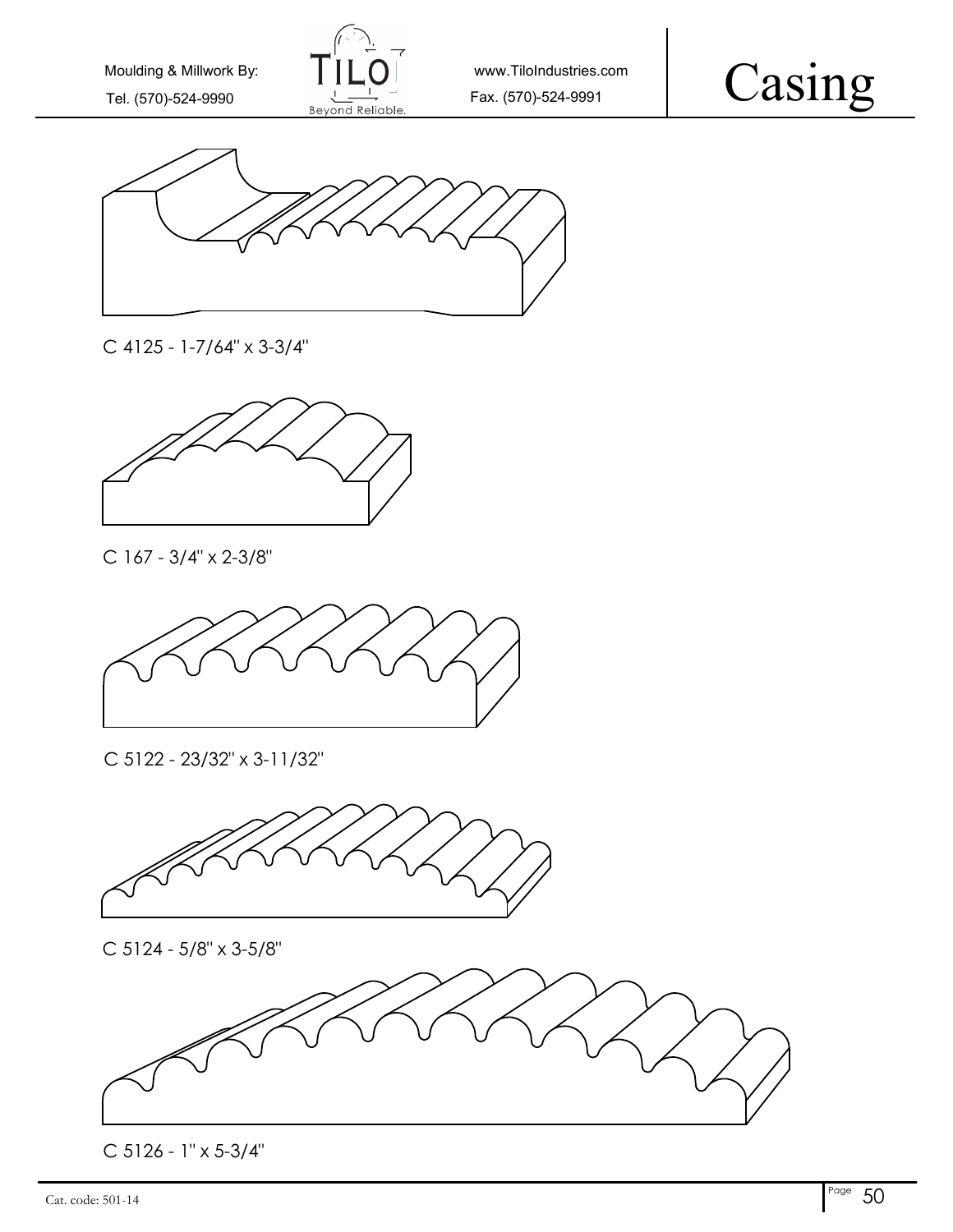





C 325 - 3/4" x 3-1/4"



C 5123 - 1/2" x 4" - Please note, this profile can also be done in the following widths: 0.899", 1.209", 1.519", 1.829", 2.139", 2.449", 2.759", 3.069", 3.379", 3.689".



C 430 - 3/4" x 3-1/4"



C 450 - 3/4" x 4-1/2"